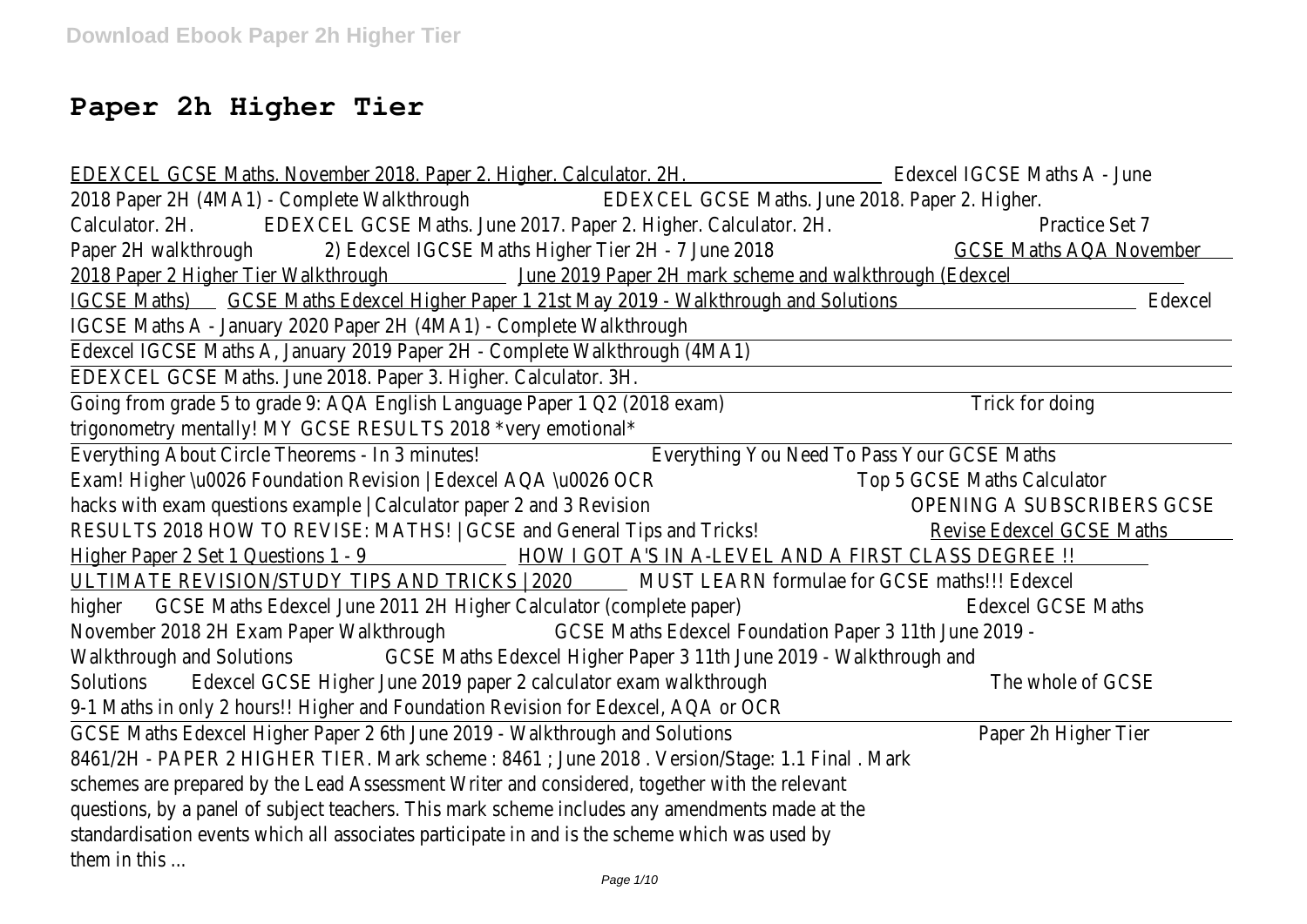## Mark scheme (Higher) : Paper 2 - June 2018

8465/2H – Paper 2 – Life and Environmental Sciences – Higher Tier . Mark scheme : 8465 : June 2018 ; Version/Stage: 1.1 Final . Mark schemes are prepared by the Lead Assessment Writer and considered, together with the relevant questions, by a panel of subject teachers. This mark scheme includes any amendments made at the standardisation events which all associates participate in and is ...

## GCSE Combined Science: Synergy

Paper 2. Higher Tier. Nov 2020. 1MA1-2H. Instructions. Type all answers in the boxes provided. Click 'Mark' to mark your answer. Once a question is marked, it cannot be edited. Click 'Next Question' to move on to the next question. The questions must be done in order, from Q1 onwards. At this stage, nothing is saved, so if you close your browser window, you will need to restart. Advice. Each ...

onmaths | Edexcel 2020 November Paper 2 Higher Prediction

Practice Test 2H-3H (Set 11) – Higher tier mark scheme Edexcel GCSE Mathematics (9–1) Practice Tests Set 11: Paper 2H/3H mark scheme – Autumn 2019 (Version 1.0) 1 Question Working Answer Mark Notes 1 55  $\div$  (6 + 3 + 2) {= 5} (6 x "5") – (2 x "5") 20 3 M1 M1 A1 Or x 55 (= 30) or x 55 (= 10) Or M2 for Won = 30 and Lost = 10 (can be seen in a ratio 30 : 15: 10) Total 3 marks ...

Practice Test 2H-3H (Set 11) Higher tier mark scheme

NEW PRACTICE PAPER SET 1 Higher Tier Paper 2 Mark Scheme (Published September 2015) 8300/2H Version 1.0 . Page 2 Version 1.0 Principal Examiners have prepared these mark schemes for specimen papers. These mark schemes have not, therefore, been through the normal process of standardising that would take place for live papers. Further copies of this Mark Scheme are available from aqa.org.uk ...

GCSE Mathematics (8300) New Pracice Paper Set 1 Paper 2H Paper 2H Higher Tier Thursday 8 November 2007 – Morning Time: 2 hours Materials required for examination Items included with question papers Nil Nil Instructions to Candidates In the boxes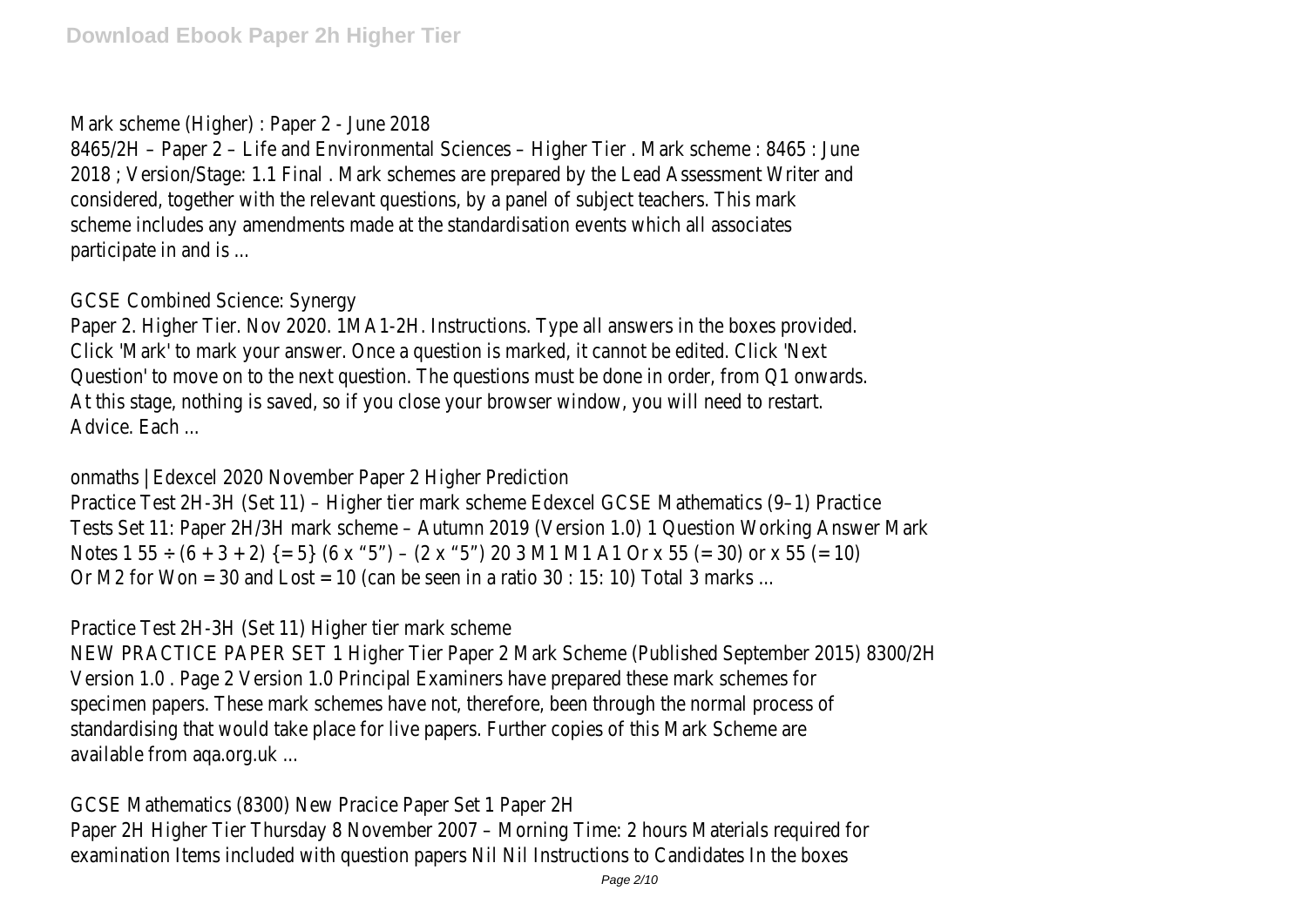above, write your centre number, candidate number, your surname, initial(s) and signature. The paper reference is shown at the top of this page. Check that you have the correct question paper. Answer ALL ...

Paper 2H Higher Tier - Pearson qualifications

Paper 2: Calculator 1MA1/2H – Higher Tier. Download Paper – Download Mark Scheme . Paper 3: Calculator 1MA1/3F – Foundation Tier. Download Paper – Download Mark Scheme. Paper 3: Calculator 1MA1/3H – Higher Tier. Download Paper – Download Mark Scheme . By Theeta | 2019-11-23T10:21:46+00:00 November 23rd, 2019 | GCSE | 0 Comments. Share This Story, Choose Your Platform! Facebook ...

Edexcel GCSE Maths Past Papers | Edexcel Past Papers

Paper 2: Calculator 1MA1/2H – Higher Tier: Q A: Edexcel: June 2017 Edexcel GCSE (9-1) Mathematics (1MA1) Paper 3: Calculator 1MA1/3F – Foundation Tier: Q A: Edexcel : June 2017 Edexcel GCSE (9-1) Mathematics (1MA1) Paper 3: Calculator 1MA1/3H – Higher Tier: Q A: Edexcel: June 2016 (Mathematics A) (1MA0) Paper 1: Non Calculator 1MA0/1F – Foundation: Q A: Edexcel: June 2016 (Mathematics ...

Edexcel GCSE Mathematics Past Papers | Mark Scheme

GCSE CHEMISTRY Higher Tier Chemistry 2H. Specimen 2018 Time allowed: 1 hour 45 minutes Materials For this paper you must have:  $\cdot$  a ruler  $\cdot$  a calculator  $\cdot$  the periodic table (enclosed). ... 9. SPECIMEN MATERIAL Turn over . Question paper (Foundation) : Paper 1 - Sample set 1 (748k) SPECIMEN MATERIAL. GCSE CHEMISTRY Foundation Tier Paper 1F. Specimen 2018 Time allowed: 1 hour 45 minutes ...

AQA | Search

Paper 2: Calculator 1MA1/2H – Higher Tier – Download Paper – Download Mark Scheme Paper 3: Calculator 1MA1/3F – Foundation Tier – Download Paper – Download Mark Scheme. Paper 3: Calculator 1MA1/3H – Higher Tier – Download Paper – Download Mark Scheme Edexcel Mathematics A Edexcel Mathematics B. June 2016 (Mathematics A) (1MA0) Paper 1: Non Calculator 1MA0/1F – Foundation ...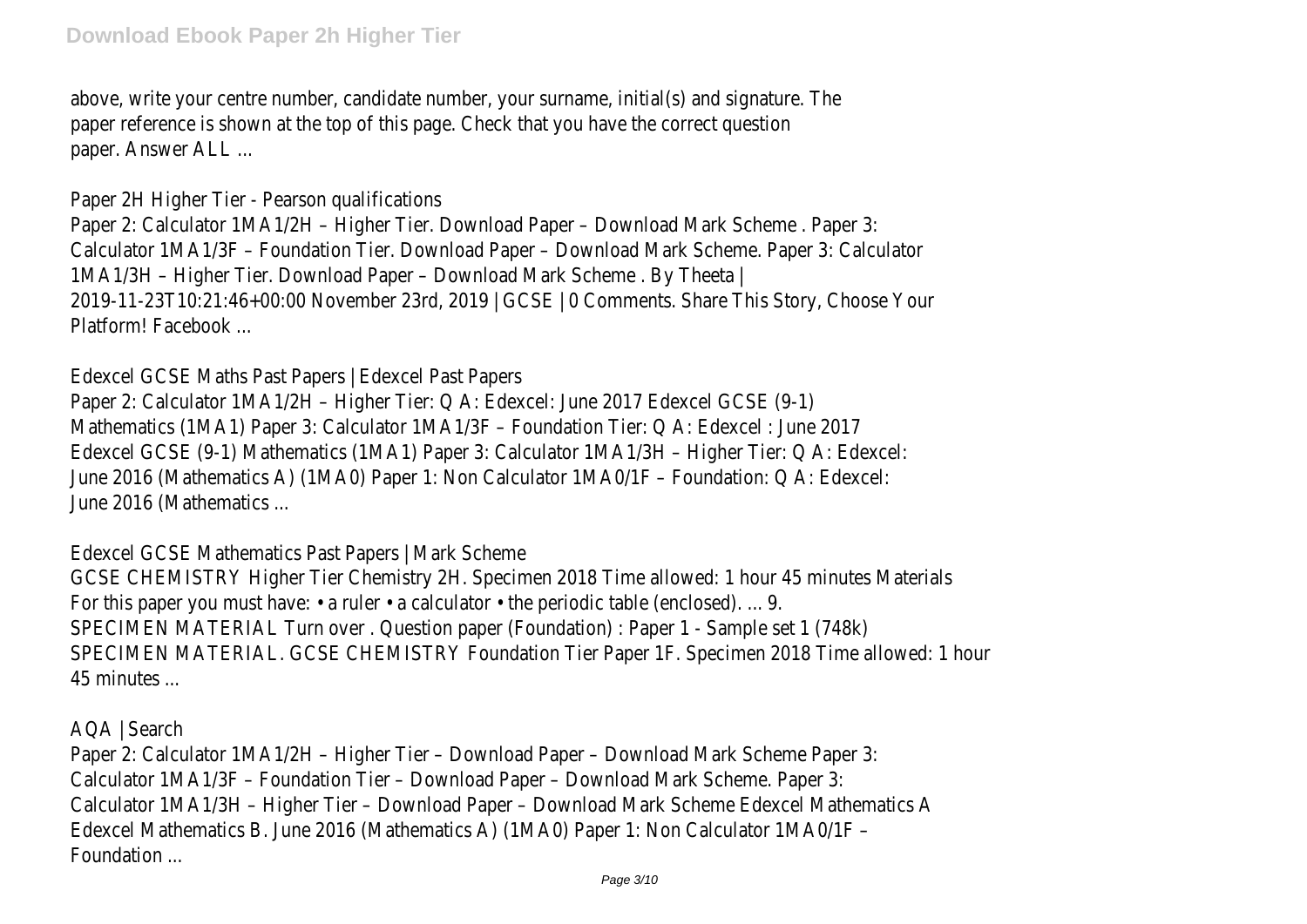Edexcel GCSE Maths Past Papers - Revision Maths

Paper Reference P48528A ©2018 Pearson Education Ltd. 6/7/7/7/8/7/ \*P48528A0124\* Mathematics Paper 2 (Calculator) Higher Tier Thursday 7 June 2018 – Morning Time: 1 hour 30 minutes 1MA1/2H You must have: Ruler graduated in centimetres and millimetres, protractor, pair of compasses, pen, HB pencil, eraser, calculator. Tracing paper may be used. Instructions •• Use black ink or ball-point ...

Mathematics Paper 2 (Calculator) Solutions Higher Tier

Paper 2: Calculator 1MA1/2H – Higher Tier. Download Paper | Download Mark Scheme Paper 3: Calculator 1MA1/3F – Foundation Tier. Download Paper | Download Mark Scheme Paper 3: Calculator 1MA1/3H – Higher Tier. Download Paper | Download Mark Scheme. June 2016 (Mathematics A) (1MA0) Paper 1: Non Calculator 1MA0/1F – Foundation. Download Paper | Download Mark Scheme Paper 1: Non Calculator ...

Edexcel GCSE Mathematics Past Papers | Science Clinic Mark scheme (Higher): Paper 1 Chemistry - June 2018 Published 1 May 2019 | PDF | 266 KB Examiner report (Higher): Paper 2 Biology - June 2018

AQA | GCSE | Combined Science: Trilogy | Assessment resources Higher (Calculator) Paper 2H Edexcel and BTEC Qualifications Edexcel and BTEC qualifications are awarded by Pearson, the UK's largest awarding body. We provide a wide range of qualifications including academic, vocational, occupational and specific programmes for employers.

Mark Scheme (Results) November 2013

Higher Tier physics Paper 2H AQA GCSE Combined Science Trilogy 2nd Physics paper (Higher Tier) 2018. Mark scheme mark scheme for above paper. For 1st Physics paper see AQA GCSE Combined Science Trilogy 1st Physics Paper. AQA GCSE 9-1 Combined Science: Trilogy May June Summer foundation and higher Examination Papers 2019 . AQA GCSE Combined Science Trilogy 8464/P/2F foundation Paper 2: Physics ...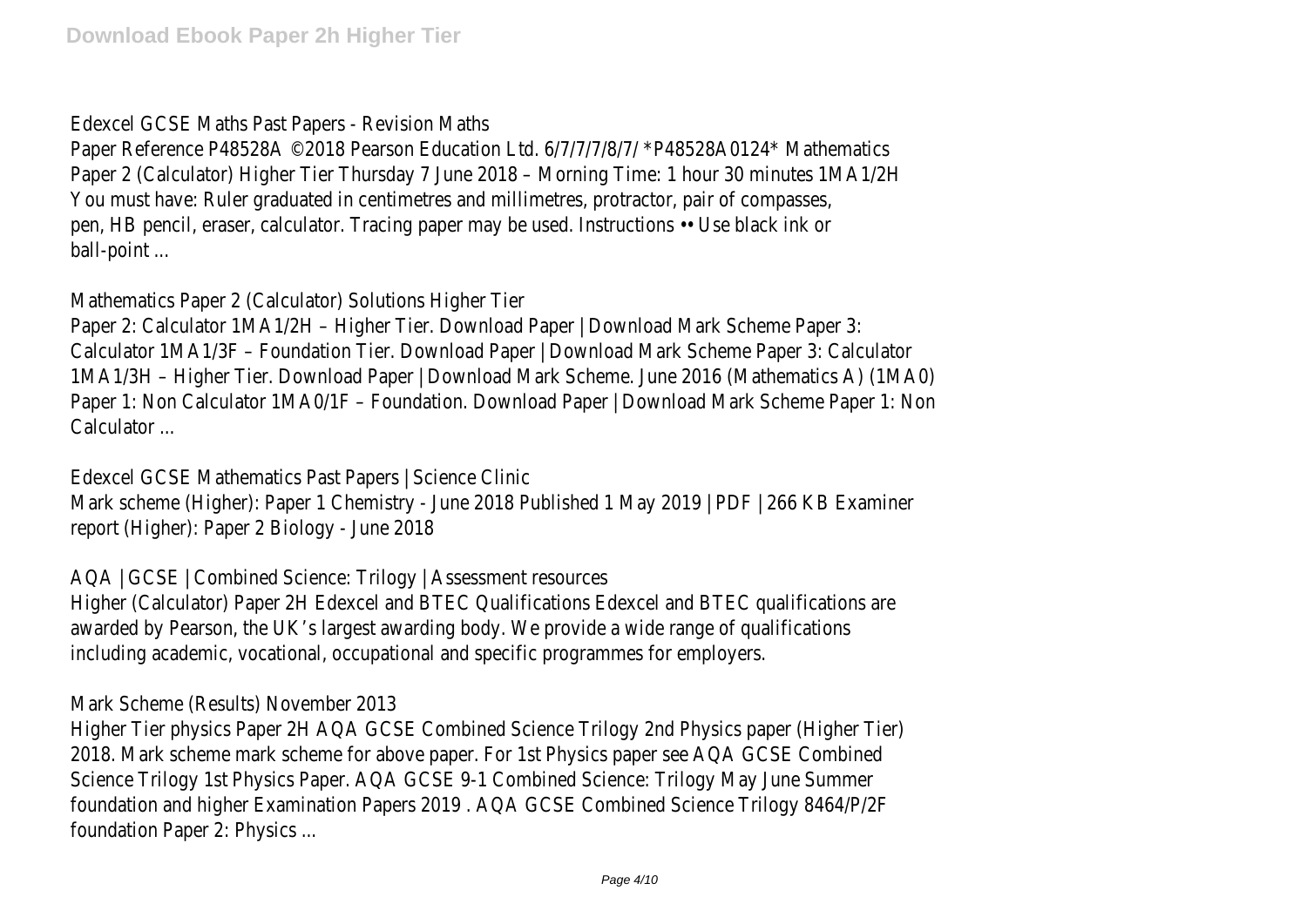AQA 9-1 GCSE Combined Science Trilogy Physics Paper 6 past ...

· Foundation tier (levels 5-1) and Higher tier (levels 9-4), although you are able to achieve a level 3. · Paper 1 – 2 hours long and 50% of the exam. · Paper 2 – 2 hours long and 50% of the exam. · 2 similar papers with approximately 20 questions on each paper. · Each paper progresses in difficulty with 6 mark questions towards the back.

# Edexcel A iGCSE Maths Past Papers | Mark Schemes

Paper 2 – Chemistry - Higher (8462/2H) - Download Paper - Download Marking Scheme June 2017 AQA Chemistry GCSE Past Papers (4402) June 2017 Science A – Unit 1 Chemistry C1 Foundation (CH1FP) - Download Paper - Download Marking Scheme

# AQA GCSE Chemistry Past Papers - Revision Science

Version 1.0 8300/2H PRACTICE PAPER SET 4 GCSE MATHEMATICS Higher Tier Paper 2 Calculator Exam Date Morning Time allowed: 1 hour 30 minutes Materials Instructions Use black ink or black ballpoint pen. Draw diagrams in pencil. Answer all questions. You must answer the questions in the spaces provided. Do not write outside

# Higher Tier Paper 2 Calculator - acmeeducation.co.uk

APW/Nov08/4301/2H 4301/2H Surname For Examiner's Use Centre Number Candidate Signature Candidate Number Other Names General Certificate of Secondary Education November 2008 MATHEMATICS (SPECIFICATION A) 4301/2H Higher Tier Paper 2 Calculator Wednesday 12 November 2008 9.00am to 11.00am Time allowed: 2 hours Instructions Use black ink or black ball-point pen. Draw diagrams in pencil. Fill in ...

GCSE Mathematics Specification A Paper 2 Higher Question ...

Maths Genie GCSE Revision - GCSE Exam Papers. Edexcel past exam papers, mark schemes, grade boundaries and model answers.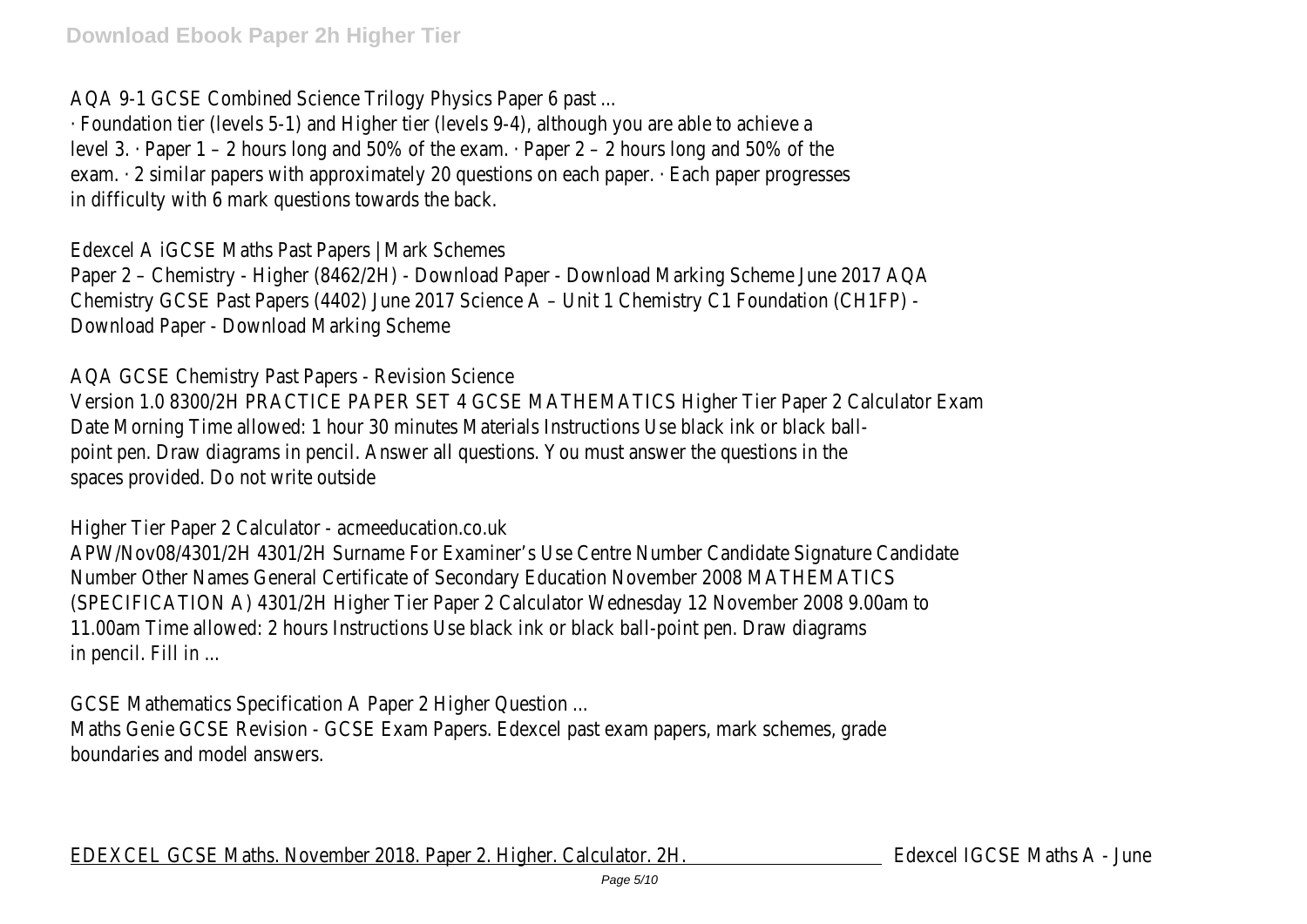| 2018 Paper 2H (4MA1) - Complete Walkthrough<br>EDEXCEL GCSE Maths. June 2018. Paper 2. Higher.    |                                  |
|---------------------------------------------------------------------------------------------------|----------------------------------|
| EDEXCEL GCSE Maths. June 2017. Paper 2. Higher. Calculator. 2H.<br>Calculator. 2H.                | Practice Set 7                   |
| Paper 2H walkthrough<br>2) Edexcel IGCSE Maths Higher Tier 2H - 7 June 2018                       | <b>GCSE Maths AQA November</b>   |
| 2018 Paper 2 Higher Tier Walkthrough June 2019 Paper 2H mark scheme and walkthrough (Edexcel      |                                  |
| IGCSE Maths) GCSE Maths Edexcel Higher Paper 1 21st May 2019 - Walkthrough and Solutions          | Edexcel                          |
| IGCSE Maths A - January 2020 Paper 2H (4MA1) - Complete Walkthrough                               |                                  |
| Edexcel IGCSE Maths A, January 2019 Paper 2H - Complete Walkthrough (4MA1)                        |                                  |
| EDEXCEL GCSE Maths. June 2018. Paper 3. Higher. Calculator. 3H.                                   |                                  |
| Going from grade 5 to grade 9: AQA English Language Paper 1 Q2 (2018 exam)                        | Trick for doing                  |
| trigonometry mentally! MY GCSE RESULTS 2018 *very emotional*                                      |                                  |
| Everything About Circle Theorems - In 3 minutes!<br>Everything You Need To Pass Your GCSE Maths   |                                  |
| Exam! Higher \u0026 Foundation Revision   Edexcel AQA \u0026 OCR<br>Top 5 GCSE Maths Calculator   |                                  |
| hacks with exam questions example   Calculator paper 2 and 3 Revision                             | OPENING A SUBSCRIBERS GCSE       |
| RESULTS 2018 HOW TO REVISE: MATHS!   GCSE and General Tips and Tricks!                            | <b>Revise Edexcel GCSE Maths</b> |
| Higher Paper 2 Set 1 Questions 1 - 9 HOW I GOT A'S IN A-LEVEL AND A FIRST CLASS DEGREE !!         |                                  |
| ULTIMATE REVISION/STUDY TIPS AND TRICKS   2020 MUST LEARN formulae for GCSE maths!!! Edexcel      |                                  |
| higher GCSE Maths Edexcel June 2011 2H Higher Calculator (complete paper)                         | <b>Edexcel GCSE Maths</b>        |
| November 2018 2H Exam Paper Walkthrough<br>GCSE Maths Edexcel Foundation Paper 3 11th June 2019 - |                                  |
| GCSE Maths Edexcel Higher Paper 3 11th June 2019 - Walkthrough and<br>Walkthrough and Solutions   |                                  |
| Edexcel GCSE Higher June 2019 paper 2 calculator exam walkthrough<br>Solutions                    | The whole of GCSE                |
| 9-1 Maths in only 2 hours!! Higher and Foundation Revision for Edexcel, AQA or OCR                |                                  |
| GCSE Maths Edexcel Higher Paper 2 6th June 2019 - Walkthrough and Solutions                       | Paper 2h Higher Tier             |
| 8461/2H - PAPER 2 HIGHER TIER. Mark scheme: 8461; June 2018. Version/Stage: 1.1 Final. Mark       |                                  |
| schemes are prepared by the Lead Assessment Writer and considered, together with the relevant     |                                  |
| questions, by a panel of subject teachers. This mark scheme includes any amendments made at the   |                                  |
| standardisation events which all associates participate in and is the scheme which was used by    |                                  |
| them in this                                                                                      |                                  |
| Mark scheme (Higher) : Paper 2 - June 2018                                                        |                                  |
| 8465/2H - Paper 2 - Life and Environmental Sciences - Higher Tier. Mark scheme: 8465: June        |                                  |
| 2018; Version/Stage: 1.1 Final. Mark schemes are prepared by the Lead Assessment Writer and       |                                  |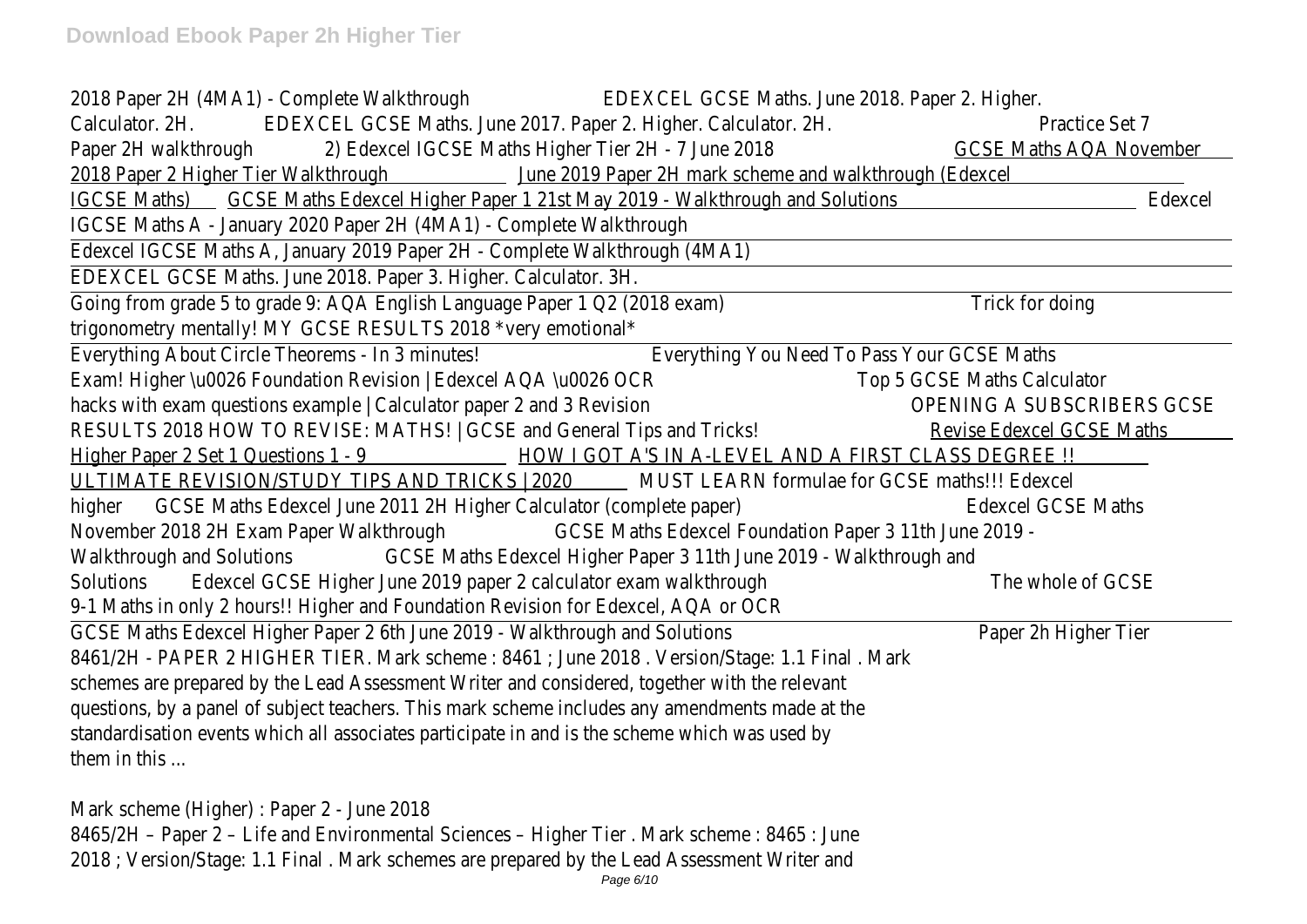considered, together with the relevant questions, by a panel of subject teachers. This mark scheme includes any amendments made at the standardisation events which all associates participate in and is ...

## GCSE Combined Science: Synergy

Paper 2. Higher Tier. Nov 2020. 1MA1-2H. Instructions. Type all answers in the boxes provided. Click 'Mark' to mark your answer. Once a question is marked, it cannot be edited. Click 'Next Question' to move on to the next question. The questions must be done in order, from Q1 onwards. At this stage, nothing is saved, so if you close your browser window, you will need to restart. Advice. Each ...

onmaths | Edexcel 2020 November Paper 2 Higher Prediction

Practice Test 2H-3H (Set 11) – Higher tier mark scheme Edexcel GCSE Mathematics (9–1) Practice Tests Set 11: Paper 2H/3H mark scheme – Autumn 2019 (Version 1.0) 1 Question Working Answer Mark Notes 1 55  $\div$  (6 + 3 + 2) {= 5} (6 x "5") – (2 x "5") 20 3 M1 M1 A1 Or x 55 (= 30) or x 55 (= 10) Or M2 for Won = 30 and Lost = 10 (can be seen in a ratio 30 : 15: 10) Total 3 marks ...

## Practice Test 2H-3H (Set 11) Higher tier mark scheme

NEW PRACTICE PAPER SET 1 Higher Tier Paper 2 Mark Scheme (Published September 2015) 8300/2H Version 1.0 . Page 2 Version 1.0 Principal Examiners have prepared these mark schemes for specimen papers. These mark schemes have not, therefore, been through the normal process of standardising that would take place for live papers. Further copies of this Mark Scheme are available from aqa.org.uk ...

# GCSE Mathematics (8300) New Pracice Paper Set 1 Paper 2H

Paper 2H Higher Tier Thursday 8 November 2007 – Morning Time: 2 hours Materials required for examination Items included with question papers Nil Nil Instructions to Candidates In the boxes above, write your centre number, candidate number, your surname, initial(s) and signature. The paper reference is shown at the top of this page. Check that you have the correct question paper. Answer ALL ...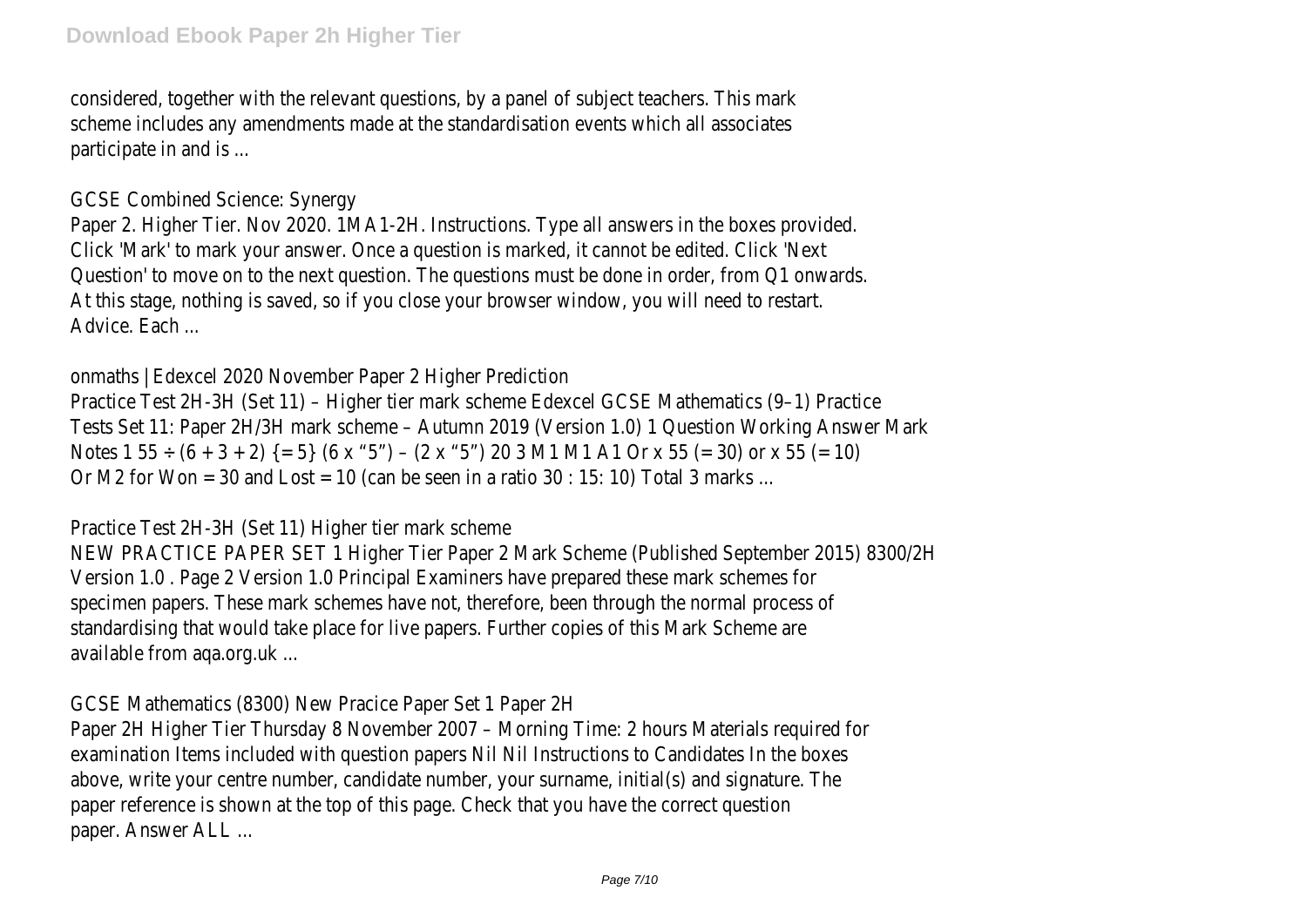Paper 2H Higher Tier - Pearson qualifications

Paper 2: Calculator 1MA1/2H – Higher Tier. Download Paper – Download Mark Scheme . Paper 3: Calculator 1MA1/3F – Foundation Tier. Download Paper – Download Mark Scheme. Paper 3: Calculator 1MA1/3H – Higher Tier. Download Paper – Download Mark Scheme . By Theeta | 2019-11-23T10:21:46+00:00 November 23rd, 2019 | GCSE | 0 Comments. Share This Story, Choose Your Platform! Facebook ...

Edexcel GCSE Maths Past Papers | Edexcel Past Papers

Paper 2: Calculator 1MA1/2H – Higher Tier: Q A: Edexcel: June 2017 Edexcel GCSE (9-1) Mathematics (1MA1) Paper 3: Calculator 1MA1/3F – Foundation Tier: Q A: Edexcel : June 2017 Edexcel GCSE (9-1) Mathematics (1MA1) Paper 3: Calculator 1MA1/3H – Higher Tier: Q A: Edexcel: June 2016 (Mathematics A) (1MA0) Paper 1: Non Calculator 1MA0/1F – Foundation: Q A: Edexcel: June 2016 (Mathematics ...

Edexcel GCSE Mathematics Past Papers | Mark Scheme

GCSE CHEMISTRY Higher Tier Chemistry 2H. Specimen 2018 Time allowed: 1 hour 45 minutes Materials For this paper you must have:  $\cdot$  a ruler  $\cdot$  a calculator  $\cdot$  the periodic table (enclosed). ... 9. SPECIMEN MATERIAL Turn over . Question paper (Foundation) : Paper 1 - Sample set 1 (748k) SPECIMEN MATERIAL. GCSE CHEMISTRY Foundation Tier Paper 1F. Specimen 2018 Time allowed: 1 hour 45 minutes ...

AQA | Search

Paper 2: Calculator 1MA1/2H – Higher Tier – Download Paper – Download Mark Scheme Paper 3: Calculator 1MA1/3F – Foundation Tier – Download Paper – Download Mark Scheme. Paper 3: Calculator 1MA1/3H – Higher Tier – Download Paper – Download Mark Scheme Edexcel Mathematics A Edexcel Mathematics B. June 2016 (Mathematics A) (1MA0) Paper 1: Non Calculator 1MA0/1F – Foundation ...

Edexcel GCSE Maths Past Papers - Revision Maths Paper Reference P48528A ©2018 Pearson Education Ltd. 6/7/7/7/8/7/ \*P48528A0124\* Mathematics Paper 2 (Calculator) Higher Tier Thursday 7 June 2018 – Morning Time: 1 hour 30 minutes 1MA1/2H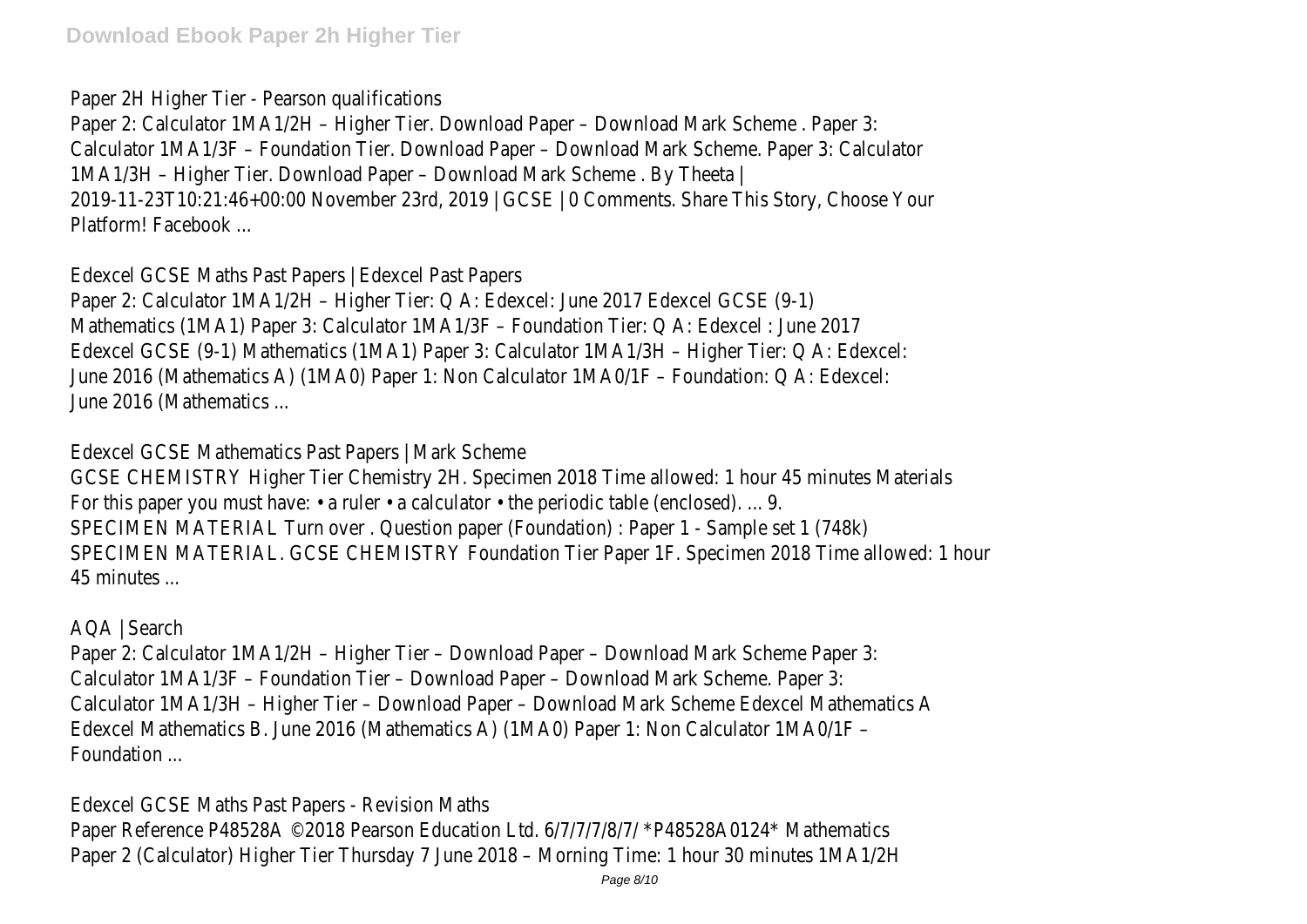You must have: Ruler graduated in centimetres and millimetres, protractor, pair of compasses, pen, HB pencil, eraser, calculator. Tracing paper may be used. Instructions •• Use black ink or ball-point ...

Mathematics Paper 2 (Calculator) Solutions Higher Tier

Paper 2: Calculator 1MA1/2H – Higher Tier. Download Paper | Download Mark Scheme Paper 3: Calculator 1MA1/3F – Foundation Tier. Download Paper | Download Mark Scheme Paper 3: Calculator 1MA1/3H – Higher Tier. Download Paper | Download Mark Scheme. June 2016 (Mathematics A) (1MA0) Paper 1: Non Calculator 1MA0/1F – Foundation. Download Paper | Download Mark Scheme Paper 1: Non Calculator ...

Edexcel GCSE Mathematics Past Papers | Science Clinic Mark scheme (Higher): Paper 1 Chemistry - June 2018 Published 1 May 2019 | PDF | 266 KB Examiner report (Higher): Paper 2 Biology - June 2018

AQA | GCSE | Combined Science: Trilogy | Assessment resources

Higher (Calculator) Paper 2H Edexcel and BTEC Qualifications Edexcel and BTEC qualifications are awarded by Pearson, the UK's largest awarding body. We provide a wide range of qualifications including academic, vocational, occupational and specific programmes for employers.

Mark Scheme (Results) November 2013

Higher Tier physics Paper 2H AQA GCSE Combined Science Trilogy 2nd Physics paper (Higher Tier) 2018. Mark scheme mark scheme for above paper. For 1st Physics paper see AQA GCSE Combined Science Trilogy 1st Physics Paper. AQA GCSE 9-1 Combined Science: Trilogy May June Summer foundation and higher Examination Papers 2019 . AQA GCSE Combined Science Trilogy 8464/P/2F foundation Paper 2: Physics ...

AQA 9-1 GCSE Combined Science Trilogy Physics Paper 6 past ...

· Foundation tier (levels 5-1) and Higher tier (levels 9-4), although you are able to achieve a level 3. · Paper 1 – 2 hours long and 50% of the exam. · Paper 2 – 2 hours long and 50% of the exam. · 2 similar papers with approximately 20 questions on each paper. · Each paper progresses